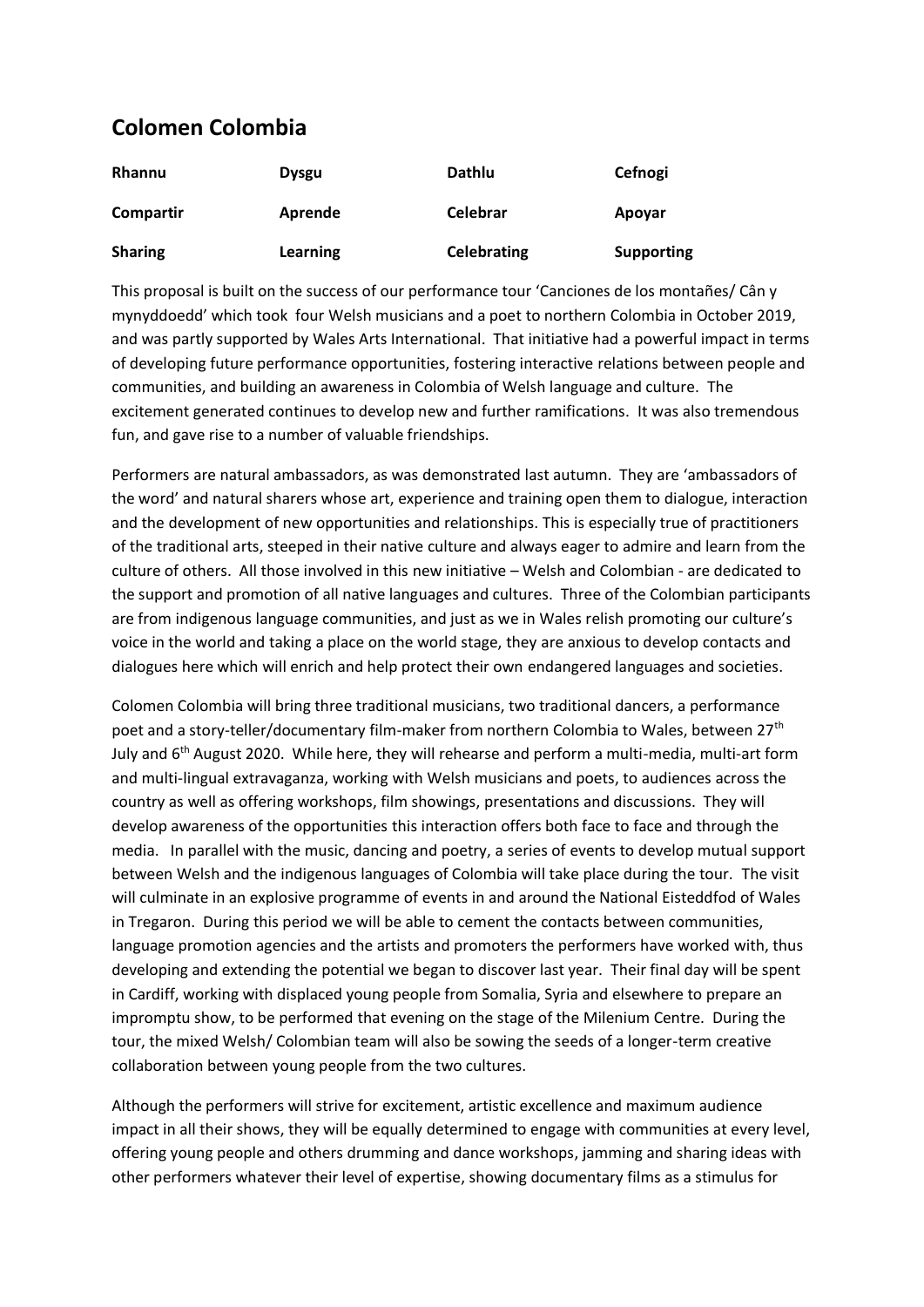discussion, and thus celebrating the convergencies and parallels between Welsh and Colombian folk cultures. They'll devote their time off-stage to developing friendships, exploring opportunities for further links, and stimulating interactions in a variety of fields. And once again, to having – and sharing – fun.

The tour is already attracting wide support and offers of sponsorship. The Arts Council of Wales and Eisteddfod Genedlaethol Cymru have been pro-active and extremely positive. Partnerships are developing also with Planet Magazine, Braich Goch, Menter Maldwyn and Theatr Felinfach. Plans for the schedule are already well advanced, as can be seen below:

| Date           | Venue                                  | <b>Activities</b>                |
|----------------|----------------------------------------|----------------------------------|
| Monday 27/7    | Tŷ-Siamas, Dolgellau                   | Full day reheasal                |
| Tuesday 28/7   | Tŷ-Siamas, Dolgellau                   | Full day rehearsal               |
|                | Y Tabernacl, Machynlleth               | Concert                          |
| Wednesday 29/7 | Yr Ysgwrn, Trawsfynydd                 | Media launch, workshops, concert |
| Thursday 30/7  | Galeri, Caernarfon                     | Workshop and Concert             |
| Friday 31/7    | Amgueddfa Ceredigion,<br>Aberystwyth   | Concert                          |
| Saturday 1/8   | Oriel Plas Glyn y Weddw,<br>Llanbedrog | Workshop and concert             |
| Sunday 2/8     | Braich Goch, Corris                    | Workshops and informal concert   |
| Monday 3/8     | Eisteddfod Genedlaethol                | Performance, workshops, meetings |
|                | Cymru, Tregaron                        |                                  |
| Tuesday 4/8    | Theatr Felinfach, Tregaron             | Concert                          |
| Wednesday 5/8  | Milenium Centre, Cardiff               | Workshops and informal concert   |

## Presentations and discussions on community cultural and language interactions

| Thursday 30/7, 11am   | Galeri, Caernarfon                |
|-----------------------|-----------------------------------|
| Sunday 2/, 2pm        | Braich Goch, Corris               |
| Tuesday 4/8, time TBC | Eisteddfod Genedlaethol, Tregaron |

*Events marked in greyscale are still to be confirmed.*

Four of the Colombian party worked closely with the visitors from Wales last Autumn. The full party will be composed of:

> Camilo Andrés Hernández Orduz (Instrumentalist and singer) Diego Mauricio Téllez (Instrumentalist and singer) Juan Sebastián Peña (Instrumentalist and singer) Deiby Julián Afanador (Instrumentalist and dancer) Karina Archila (Dancer) Mateo Santero Peña (Performance poet) Heidi van Grieken (Storyteller, film-maker and Wayuu language activist).